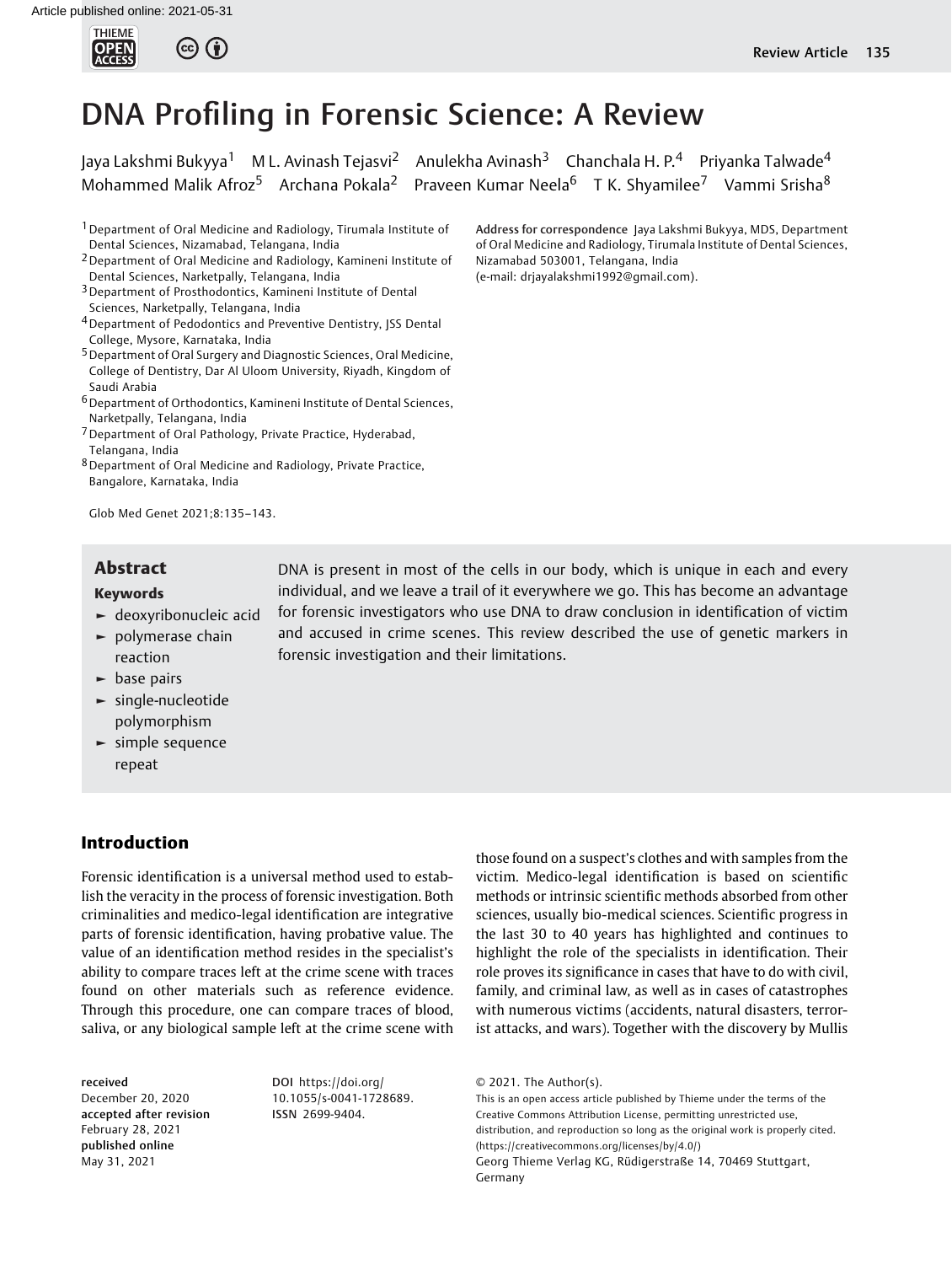in 1983 of the polymerase chain reaction (PCR), Sir Alec Jeffreys in thefield of forensic genetics used this technique by studying a set of DNA fragments that proved to have unique characteristics, which were nonrecurring and intrinsic for each individual, the only exception being identical twins. Alec Jeffreys named these reaction products "genetic fingerprints."<sup>1</sup> PCR procedure is correct as per the reference.

# Brief History of Forensic Genetics

- In 1900, Karl Landsteiner distinguished the main blood groups and observed that individuals could be placed into different groups based on their blood type. This was the first step in development of forensic hemogenetics.<sup>2</sup>
- 1915: Leone Lattes describes the use of ABO genotyping to resolve paternity case.<sup>2</sup>
- 1931: Absorption–inhibition of ABO genotyping technique had been developed. Following on from this, various blood group markers and soluble blood serum protein markers were characterized.<sup>2</sup>
- In the 1960s and 1970s: Developments in molecular biology, restriction of enzymes, Southern blotting,<sup>3</sup> and Sanger sequencing $4$  enabled researchers to examine sequences of DNA.
- 1978: Detection of DNA polymorphisms using Southern blotting.<sup>5</sup>
- 1980: First polymorphic locus was reported.<sup>6</sup>
- 1983: A critical development in the history of forensic genetics came with the advent of PCR process that can amplify specific regions of DNA, which was conceptualized by Kary Mullis, a chemist; later he was awarded Nobel Prize in 1993.<sup>7</sup>
- 1984: Alec Jeffrey introduced DNA fingerprinting in the field of forensic genetics, and proved that some regions in the DNA have repetitive sequences, which vary among individuals. Due to this discovery, first forensic case was solved using DNA analysis.<sup>8</sup>

# DNA Structure and Genome

DNA was first described by Watson and Crick in 1953, as double-stranded molecule that adopts a helical arrangement. Each individual's genome contains a large amount of DNA that is a potential target for DNA profiling.

# DNA Structure

DNA is often described as the "blue print of life," because it contains all the information that an organism requires in function and reproduction. The model of the double-helix structure of DNA was proposed by Watson and Crick. The DNA molecule is a polymer of nucleotides. Each nucleotide is composed of a nitrogenous base, a five-carbon sugar (deoxyribose), and a phosphate group. There are four nitrogenous bases in DNA, two purines (adenine and guanine) and two pyrimidines (cytosine and thymine). Each base is attracted to its complimentary base: adenine base always pairs with thymine base whereas cytosine base always pairs with guanine base ( $\blacktriangleright$ Fig. 1).<sup>9</sup>



Fig. 1 Structure of DNA. Image courtesy: National Human Genome Research Institute.

# Organization of DNA into Chromosomes

There are two complete copies of the genome in each nucleated human cell. Humans contain  $\sim$ 3,200,000,000 base pairs (BPs) of information, organized in 23 pairs of chromosomes. There are 2 sets of chromosomes; 1 version of each chromosome is inherited from each parent with total of 46 chromosomes.<sup>10–12</sup>

#### Classification of Human Genome<sup>2</sup>

Based on the structure and function, Classification of Human Genome into following different types (►Fig. 2).

- 1. Coding and regulatory regions: The regions of DNA that encode and regulate protein synthesis are called genes. Approximately, a human genome contains 20,000 to 25,000 genes; 1.5% of the genome is involved in encoding for proteins.
- 2. Noncoding: Overall, 23.5% of the genome is classified under genetic sequence but does not involve in enclosing for proteins; they are mainly involved with the regulation of genes including enhancers, promoters, repressors, and polyadenylation signals.
- 3. Extragenic DNA: Approximately 75% of the genome is extragenic, of which 50% is composed of repetitive DNA and 45% of interspersed repeats. Four common types of interspersed repetitive elements are: (i) short interspersed elements, (ii) long interspersed elements, (iii) long terminal repeats, and (iv) DNA transposons. Tandem repeats consist of three different types: (i) satellite DNA, (ii) minisatellite DNA, and (iii) microsatellite DNA.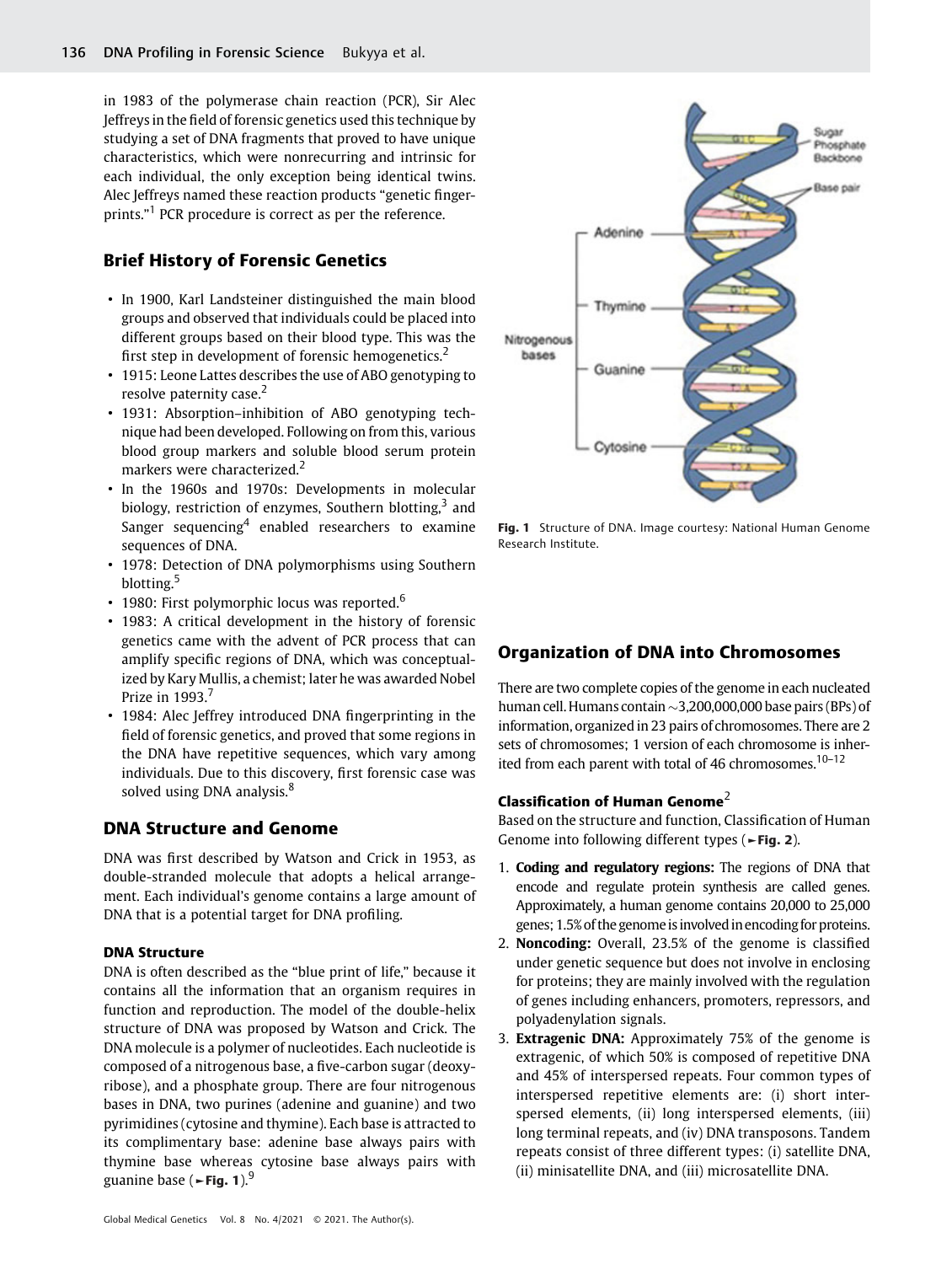| ٩ |                                                                     |                                                  |
|---|---------------------------------------------------------------------|--------------------------------------------------|
|   |                                                                     |                                                  |
|   |                                                                     | 1.+Genic and related (25%) 2.Extragenic DNA(75%) |
|   |                                                                     |                                                  |
|   |                                                                     |                                                  |
|   | 1A) Coding and regulatory regions (1.5%)  2A) Tandem repeats (9%) [ |                                                  |
|   |                                                                     |                                                  |
|   |                                                                     |                                                  |
|   |                                                                     |                                                  |
|   |                                                                     | 2B) Repetitive DNA (54%)                         |
|   |                                                                     |                                                  |
|   |                                                                     |                                                  |
|   |                                                                     | $\mathbb{SINE}(13\%)$                            |
|   |                                                                     | LINE(13%)                                        |
|   |                                                                     |                                                  |
|   |                                                                     | ----DNA transposon(3%)                           |

Fig. 2 Classification of human genome.

# Genome and Forensic Genetics

DNA loci that are to be used for forensic genetics should have the following ideal properties:

- Should be highly polymorphic.
- Should be easy and cheap to characterize.
- Should be simple to interpret and easy to compare between laboratories.
- Should have a low mutation rate.

With recent advances in molecular biology techniques, it is possible to analyze any region with 3.2 billion BPs that make up the genome. $<sup>2</sup>$ </sup>

#### Biological Material

Three most important steps are collection, characterization, and storage.

#### Sources of Biological Evidence

Human body is composed of trillions of cells and most of them are nucleated cells, except for the red blood cells. Each nucleated cell contains two copies of individual's genome and can be used to generate a DNA profile. Usually, samples show some level of degradation but when the level of degradation is high, more cellular material is needed to produce a DNA profile.<sup>13</sup>

Biological samples with nucleated cells are essential for forensic genetic profiling, such as: $14$ 

- Liquid blood or dry deposits.
- Liquid saliva, semen, or dry deposits.
- Hard tissues like bone and teeth.
- Hair with follicles.

# Collection and Handling of Material at the Crime Scenes

Whole blood is considered as one of the widely used source of DNA. It is preserved in an anticoagulant (ethylenediamine tetra acetic acid) and conserved at 4°C for 5 to 7 days initially. After this period, DNA samples are kept at –20°C for few weeks or at –80°C for longer periods of time. Epithelial cells collected from crime scenes are harvested with sterile brush or bud. After harvesting, they are wrapped in plastic envelope or paper envelope and kept in a dry environment at room temperature.<sup>15</sup> It is essential that proper care is taken, such as maintaining integrity of the crime scene, wearing face masks and full protective suits during the investigation of scene,  $16-18$  as inappropriate handling of the evidence can lead to serious consequences. In worst cases, cross-contamination leads to high level of sample degradation; this can confuse or avert the final result of evidence.

# Characterization of DNA Analysis: Basic  $Steps<sup>1</sup>$

Analysis of DNA involves four basic steps, which are as follows ( $\blacktriangleright$  Fig. 3):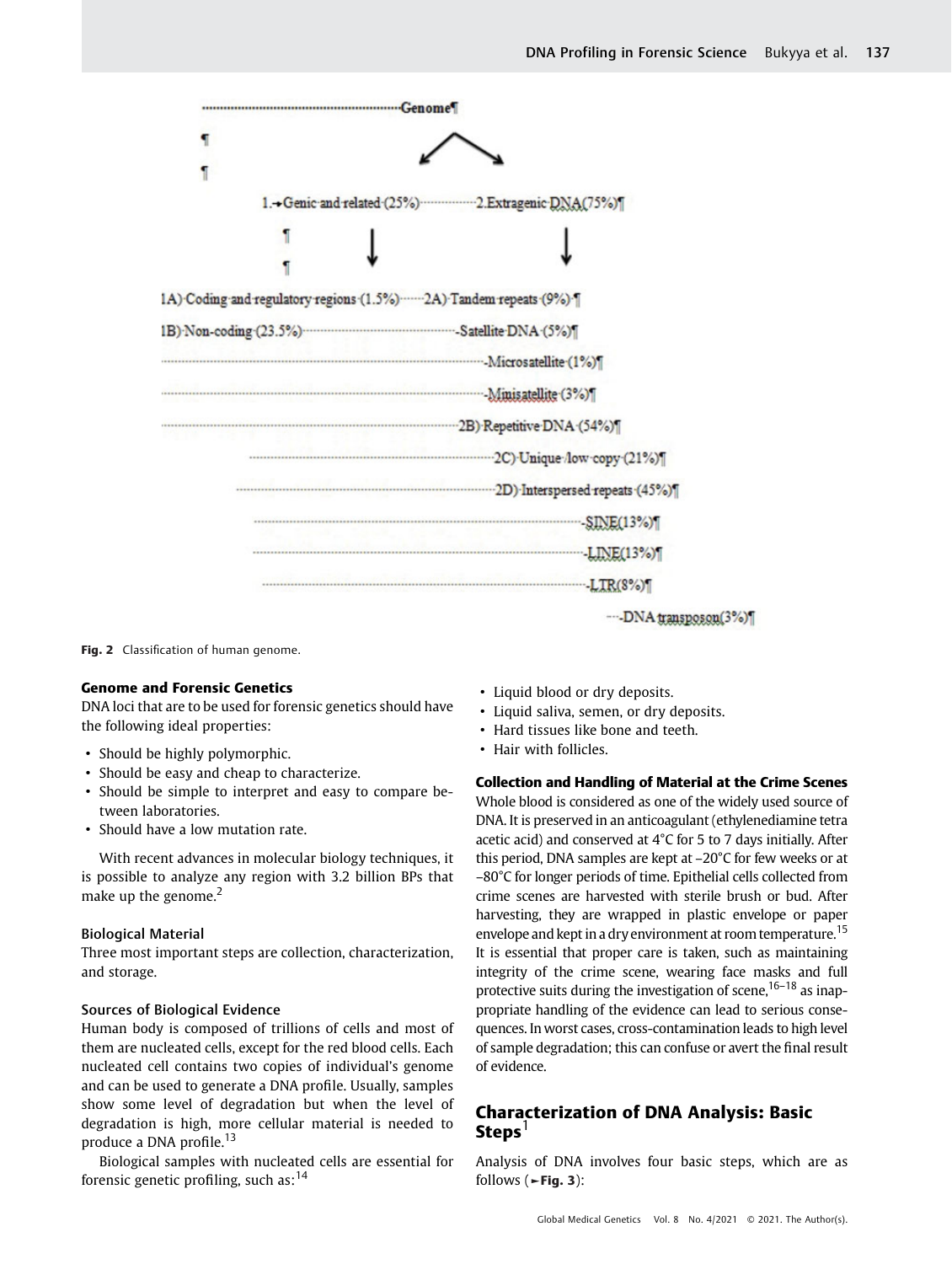| DNA Extraction:  Any source                                                    |
|--------------------------------------------------------------------------------|
|                                                                                |
|                                                                                |
| Wash-steps------- (Detergents-/separation-of-DNA-by-specific-adsorption------- |
| to membranes)                                                                  |
| Removal of membrane lipids                                                     |
|                                                                                |
| Protein-denaturation¶                                                          |
|                                                                                |
|                                                                                |
|                                                                                |
| RNA removal                                                                    |
|                                                                                |
|                                                                                |

Fig. 3 Extraction of DNA.

- 1. DNA extraction.
- 2. DNA quantification.
- 3. DNA amplification.
- 4. Detection of the DNA-amplified products.

# DNA Extraction

The first DNA extraction was performed by Friedrich Miescher in 1869. Since then, scientists have made progress in designing various extraction methods that are easier, cost-effective, reliable, faster to perform, and producing a higher yield. With the advent of gene-editing and personalized medicine, there has been an increase in the demand for reliable and efficient DNA isolation methods that can yield adequate quantities of high-quality DNA with minimal impurities.

There are various methods of extraction as mentioned below, though commonly used are Chelex-100 method, silica-based DNA extraction, and phenol–chloroform method.

- 1. Chromatography-based DNA extraction method.
- 2. Ethidium bromide–cesium chloride (EtBr-CsCl) gradient centrifugation method.
- 3. Alkaline extraction method.
- 4. Silica matrices method.
- 5. Salting-out method.
- 6. Cetyltrimethylammonium bromide (CTAB) extraction method.
- 7. Phenol–chloroform method.
- 8. Sodium dodecyl sulfate (SDS)-proteinase K method.

9. Silica column-based DNA extraction method.

- 10. Magnetic beads method.
- 11. Cellulose-based paper method.
- 12. Chelex-100 extraction method.
- 13. Filter paper-based DNA extraction method.

#### Chromatography-Based DNA Extraction Method

Chromatography-based DNA extraction method is used to isolate DNA from any kind of biological material.<sup>19</sup> This method is divided into three different types:

- 1. Size-inclusion chromatography: In this method, molecules are separated according to their molecular sizes and shape.
- 2. Ion-exchange chromatography (IEC): In this method, solution containing DNA anion-exchange resin selectively binds to DNA with its positively charged diethylaminoethyl cellulose group.<sup>20</sup> This method is simple to perform when compared with other DNA extraction methods.<sup>19</sup>
- 3. Affinity chromatography: Protocol is similar to IEC; however it uses oligo that forms specific interaction with nucleic acid resulting in separation from the cell lysate.<sup>19</sup>
	- This procedure is used for isolation of messenger ribonucleic acid (m-RNA).
	- It is time-efficient.
	- It yields a very good quality of nucleic acids.<sup>21</sup>

# EtBr-CsCl Gradient Centrifugation Method

In 1957, Meselson et al developed this method.<sup>22</sup> DNA is mixed with CsCl solution, which is then ultra-centrifuged at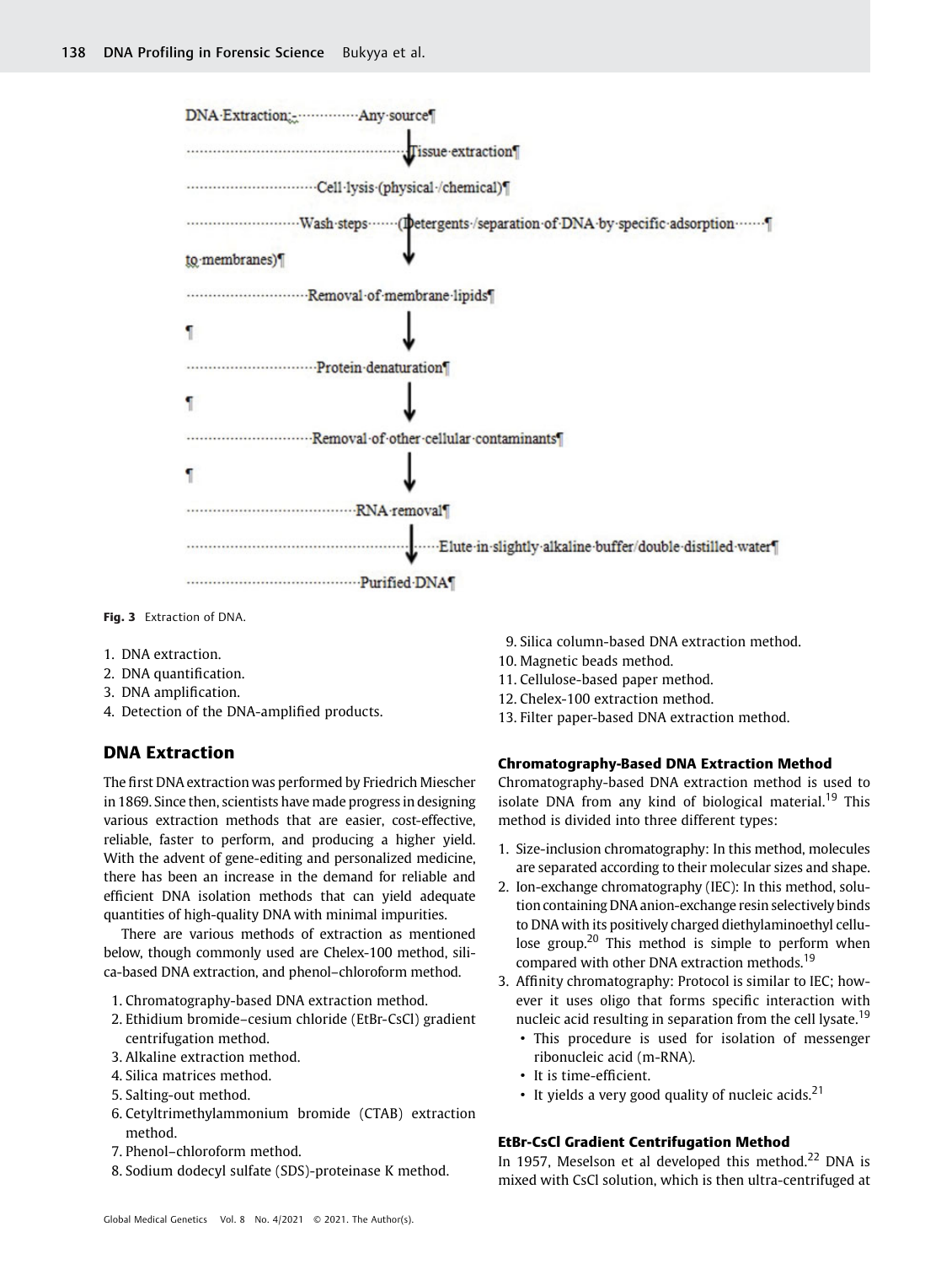high speed (10,000–12,000 rpm) for 10 hours, resulting in separation of DNA from remaining substances based on its density. EtBr is incorporated more into nonsupercoiled DNA than supercoiled DNA molecules resulting in accumulation of supercoiled DNA at lower density, and location of DNA is visualized under ultraviolet (UV) light.

#### Advantage:

• This method is used to extract DNA from bacteria.

#### Limitations:

- Greater amount of material source is needed.
- Time-consuming.
- Costly procedure due to long duration of high-speed ultracentrifugation.
- Complicated method. $23$

### Alkaline Extraction Method

First introduced by Birnboim and Doly in 1979, this method is used to extract plasmid DNA from cells. $24$  Sample is suspended in NaOH solution and SDS detergent for lysis of cell membrane and protein denaturation. Potassium acetate is then added to neutralize the alkaline solution, which results in formation of precipitate. Plasmid DNA in the supernatant is recovered after centrifugation.

#### Limitation:

• Contamination of plasmid DNA with fragmented chromosomal DNA.<sup>25</sup>

#### Silica Matrices Method

The affinity between DNA and silicates was described by Vogelstein and Gillespie in 1979.<sup>26</sup>

Principle: Selective binding of negatively charged DNAwith silica surface is covered with positively charged ions. DNA tightly binds to silica matrix, and other cellular contaminants can be washed using distilled water or Tris-EDTA.<sup>27</sup>

Advantages:

- Simple.
- Fast to perform.
- Cost-efficient.

#### Limitation:

• Silica matrices cannot be reused.

#### Salting-Out Method

Introduced by Miller et al<sup>55</sup> in 1988, this method is a nontoxic DNA extraction method.

Procedure: Sample is added to 3 mL of lysis buffer, SDS, and proteinase K, and incubated at 55 to 65°C overnight. Next, 6 mL of saturated NaCl is added and centrifuged at 2,500 rpm for 15 minutes. DNA containing supernatant is transferred into fresh tube and precipitated using ethanol.<sup>28</sup>

#### Advantages:

• This method is used to extract DNA from blood, tissue homogenate, or suspension culture.

- High-quality DNA is obtained.
- Cost-efficient.
- Reagents are nontoxic.28,29

# Cetyltrimethylammonium Bromide (CTAB) Extraction Method

This method was introduced by Doyle et al in  $1990.<sup>30</sup>$ 

Samples are added to 2% CTAB at alkaline pH. In a solution of low ionic strength, buffer precipitates DNA and acidic polysaccharides from remaining cellular components. Solutions with high salt concentrations are then added to remove DNA from acidic polysaccharides; later, DNA is purified using organic solvents, alcohols, phenols, and chloroform.<sup>20</sup>

#### Limitations:

- Time-consuming method.
- Toxic reagents like phenol and chloroform are used.

#### Phenol–Chloroform Method

This method was introduced by Barker et al in 1998.<sup>31</sup> Lysis containing SDS is added to cells to dissolve the cell membrane and nuclear envelope; phenol–chloroform–isoamyl alcohol reagent is added in the ratio  $25:24:1.^{28}$  Both SDS and phenol cause protein denaturation, while isoamyl alcohol prevents emulsification and hence facilitates DNA precipitation. The contents are then mixed to form biphasic emulsion that is later subjected to vortexing. This emulsion separates into two phases upon centrifugation, upper aqueous phase, composed of DNA, and the lower organic phase, composed of proteins. Upper aqueous phase is transferred to fresh tube and the lower organic phase is discarded. These steps are further repeated until the interface between the organic and aqueous phase is free from protein. $31$  Later, sodium acetate solution and ethanol are added in 2:1 or 1:1 ratio, followed by centrifugation for separation of DNA from the solution. The pellet is washed with 70% ethanol to remove excess salt from the DNA and subjected to centrifugation for removal of ethanol. The pellet is dried and suspended in an aqueous buffer or sterile distilled water.

#### Advantages:

- Used to extract DNA from blood, tissue homogenate, and suspension culture.
- Inexpensive.
- Gold standard method.

#### Limitation:

• Toxic nature of phenol and chloroform.<sup>28</sup>

#### SDS-Proteinase K Method

It was first introduced by Ebeling et al in 1974.<sup>32</sup> For extraction of DNA, 20 to 50 µL of 10 to 20 mg/mL proteinase K is added. SDS is added to dissolve the cell membrane, nuclear envelope, and also to denature proteins. The solution is incubated for 1 to 18 hours at 50 to 60°C and then DNA can be extracted using the salting-out method or phenol–chloroform method. $33$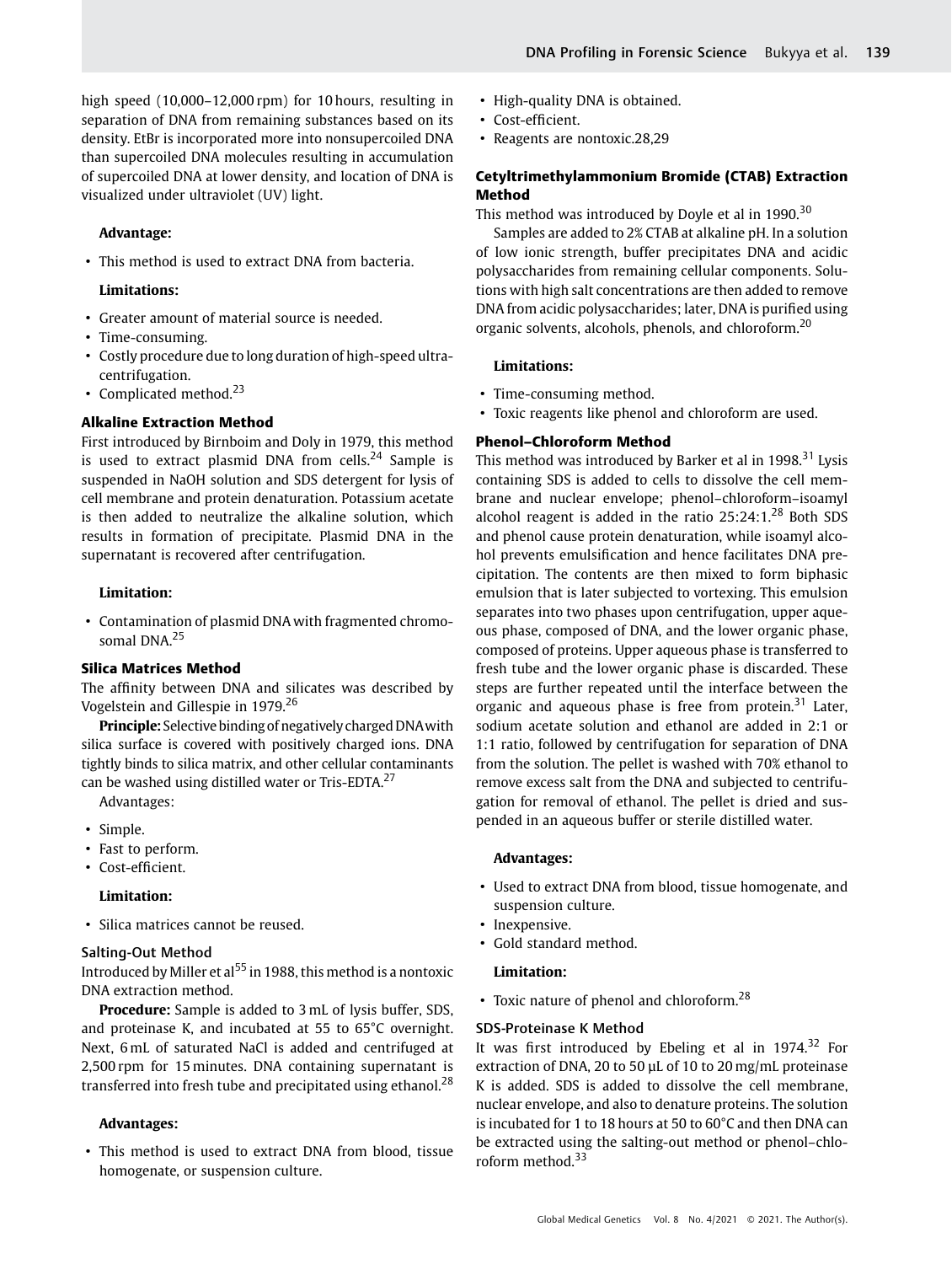#### Silica Column-Based DNA Extraction Method

In this method, 1% SDS, lysis buffer (3 mL of 0.2 M tris and 0.05 M EDTA), and 100 mg of proteinase K are added to sample and incubated at 60°C for 1 hour, and this mixture is added in a tube containing silica gel. To this, phenol– chloroform is added in the ratio of 1:1 and centrifuged for 5 minutes. This separates the organic phase containing proteins beneath the silica column while aqueous phase containing DNA above the gel polymerase, and then aqueous layer is transferred to the tube and dissolved in TE buffer.

#### Advantages:

- Increase in purity of extracted DNA.
- Silica gel prevents physical contact with toxic reagents.
- DNA yield is 40% higher than organic solvent-based DNA extraction method.34

#### Magnetic Beads Method

Trevor Hawkins filed a patent "DNA purification and isolation using magnetic particles" in 1998.<sup>35</sup>

Magnetic nanoparticles are coated with DNA-binding antibody or polymer that has specific affinity to bind to its surface.<sup>36</sup> In this method, a magnetic field is created at the bottom of the tube using an external magnet that causes separation of DNA-bound magnetic beads from cell lysate. The supernatant formed is rinsed, and beads aggregated at the bottom can be eluted with ethanol precipitation method; and the magnetic pellet is incubated at 65°C to elute the magnetic particles from the DNA.<sup>28</sup>

#### Advantages:

- Time taken is less than 15 minutes.
- Faster compared with other conventional methods.
- Little equipment is required.
- Less cost.19,37

# Cellulose-Based Paper

It was first introduced by Whatman in 2000, who filed a patent titled "FTA-coated media for use as a molecular diagnostic tool." Cellulose is a hydroxylated polymer with high binding affinity for DNA. Whatman FTA cards are commercially available as cellulose-based paper that is widely used for extraction of DNA.<sup>38</sup> They are impregnated with detergents, buffers, and chelating agents that facilitate DNA extraction. About 1 to 2 mm of sample area is removed with micro punch and further processed for downstream applications.<sup>19,39</sup>

#### Advantages:

- Extraction of DNA using cellulose-based paper is fast.
- Highly convenient.
- Does not require laboratory expertise.
- Easy storage of sample.40

# Chelex-100 Extraction Method

In 2011, Xlonghui et al<sup>40</sup> patented a DNA extraction method using Chelex-100. Chelex resin is used to chelate metal ions acting as cofactors for DNases. After incubating overnight, 5% Chelex solution and proteinase K are used to degrade the added DNases, which are later boiled in 5% Chelex solution to lyse the remaining cell membranes, and to denature both proteins and DNA. Also, 5% Chelex solution prevents DNA from being digested by DNases that remain after boiling, hence stabilizing the preparation. The resulting DNA can then be concentrated from the supernatant after centrifugation.

#### Advantages:

- Reduced risk of contamination.
- Use of single test tube.

#### Limitation:

• Isolated DNA can be unstable.<sup>38</sup>

#### Filter Paper-Based DNA Extraction Method

This method was described by Ruishi and Dilippanthe in 2017. DNA extraction method using filter paper can be used to isolate DNA from plant sources. A spin plate composed of 96-well plate is used, with a hole 1 mm in diameter drilled into bottom of each well used, and each well containing a disk of 8 mm diameter Whatman FTA filter paper. Samples subjected to lysis buffer are filtered with centrifugation.

#### Advantage:

• Less cost. $41$ 

# DNA Quantification

After DNA extraction, an accurate measurement of the amount and quality of DNA extract is desirable. When the correct amount of DNA is added to PCR, it results in best quality within short duration of time. Adding less or more amount of DNA will results in a profile that is difficult or impossible to interpret.<sup>40</sup>

Quantity of DNA that can be extracted from a sample depends on the type of model. Quantity of DNA in different biological samples is shown in  $\blacktriangleright$ Table 1.<sup>42</sup>

**Table 1** Various sources of biological evidence

| Type of sample           | <b>Amount of DNA</b>   |
|--------------------------|------------------------|
| Liquid blood             | 30,000 ng/mL           |
| Stain of blood           | 200 ng/cm <sup>2</sup> |
| Liquid saliva            | 5,000 $nq/mL$          |
| Hair (with root) shed    | $1-12$ ng/root         |
| Hair (with root) plucked | $1-750$ ng/root        |
| Liquid semen             | 250,000 ng/mL          |
| Postcoital vaginal swab  | $0 - 3,000$ ng/swab    |
| Oral swab                | 100-1,500 ng/swab      |
| Urine                    | $1-20$ ng/mL           |
| Bone                     | $3-10$ ng/mg           |
| Tissue                   | $50 - 500$ ng/mg       |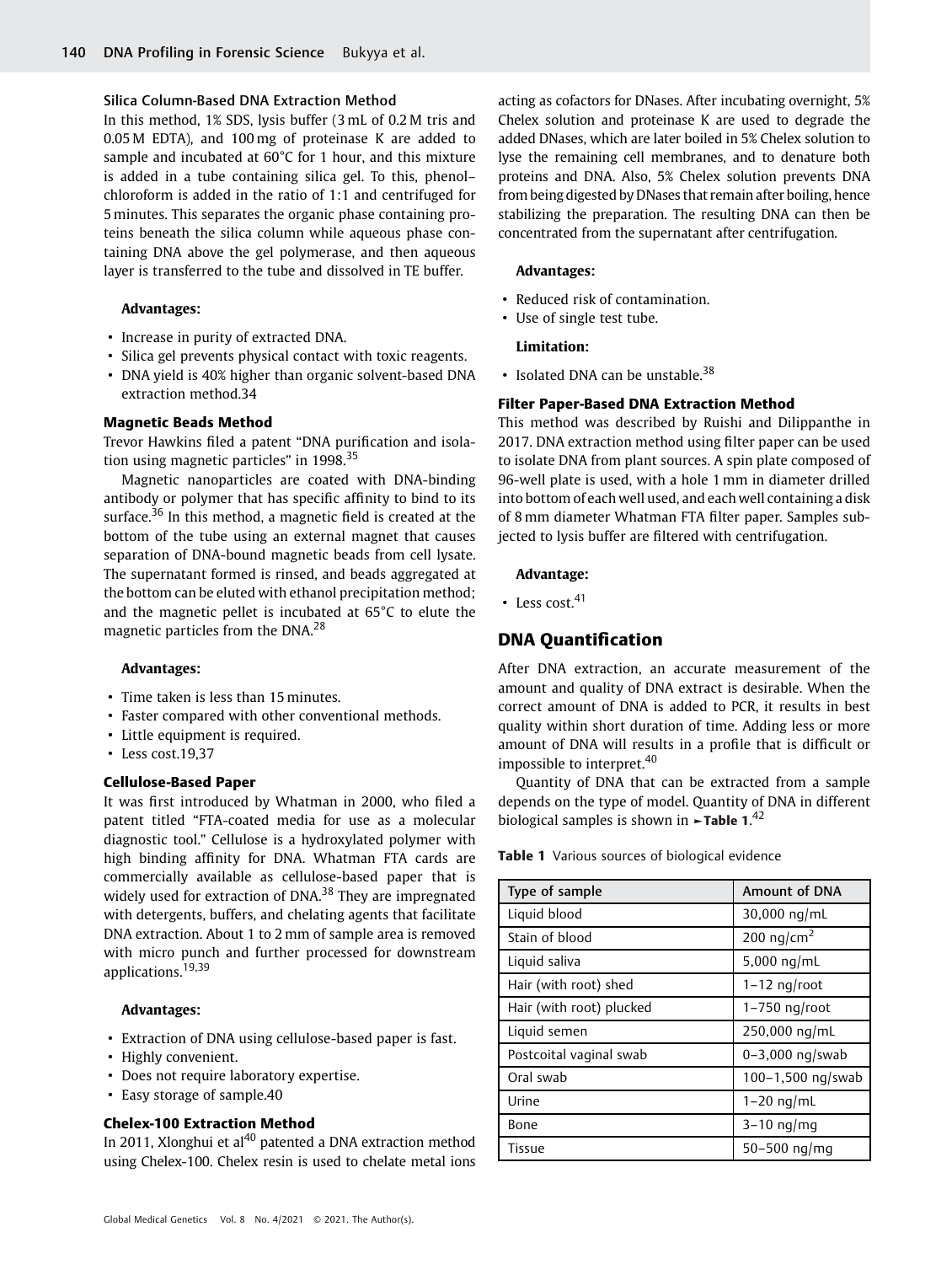# Classification of Quantification $43$

DNA quantification can be classified as follows:

- 1. Nonnucleic acid-based quantification methods.
	- Microscopic and macroscopic examination.
	- Chemical and immunological methods.
- 2. DNA-based total genomic methods.
	- Intact and degraded DNA–UV spectrometry.
		- $\circ$  PicoGreen homogenous microtiter plate assays.
	- Intact vs degraded DNA–agarose gel electrophoresis.
- 3. Real-time PCR, DNA-based target specific methods.
	- Human total autosomal DNA.
	- Y chromosome DNA, mitochondrial DNA (mt-DNA), Alu repeat real-time PCR.
	- Multiplex real-time PCR.
- 4. End-point PCR DNA quantification and alternative DNA detection methods.
- 5. RNA-based quantification.

# Visualization on agarose gels Advantages:

- It is relatively easy and quick method for assessing both quality and quantity of extracted DNA.
- Gives indication of size of extracted DNA molecules.

# Disadvantages:

- Quantification is subjective.
- Total DNA obtained can be mixture of human DNA and microbial DNA and this can lead to overestimation of DNA concentration.<sup>2</sup>

# Ultraviolet Spectrometry

Spectrometry is commonly used for quantification of DNA in molecular biology but has not been widely adopted by the forensic community. Usually, DNA absorbs light maximally at 260 nm; this feature is used to estimate the amount of DNA extraction by measuring wavelengths ranging from 220 nm to 300 nm. With this method, it is possible to assess the amount of protein (maximum absorbance is 280 nm) and carbohydrate (maximum absorbance is 230 nm). If the DNA extract is clean, the ratio of absorbance should be between 1.8 and 2.0.

# Disadvantages:

- Difficult to quantify small amounts of DNA.
- It is not human specific.<sup>2</sup>

# Fluorescence Spectrometry

EtBr or 4,6 diamidino-2-phenylindole can be used to visualize DNA in agarose gels. In addition to staining agarose gels, fluorescent dyes can be used as an alternative to UV spectrometry for DNA quantification. Pico-Green dye is commonly used because it is specific for double-stranded DNA as it has the ability to detect little amount of DNA as 25 pg/mL.

# Disadvantage:

• Nonhuman specific. $44$ 

# DNA Amplification

There are eight DNA- and RNA-based techniques, but PCR and reverse transcription-PCR have been the predominant techniques.

PCR is the commonly used method of amplification of DNA. PCR amplifies specific regions of DNA template; even a single molecule can be amplified to 1 billion fold by 30 cycles of amplification.<sup>45</sup>

DNA amplification occurs in cycling phase, which consists of three stages.

- 1. Denaturation.
- 2. Annealing.
- 3. Extraction.

Normal range of PCR cycle is between 28 and 32; when DNA is very low, then cycles can be increased to 34 cycles.<sup>46</sup>

Other methods are as follows:<sup>47</sup>

- Nucleic acid sequence-based amplification method.
- Strand displacement amplification.
- Recombinase polymerase amplification.
- Strand invasion-based amplification.
- Multiple displacement amplification.
- Hybridization chain reaction.

After the amplification of DNA, the final step is detection of the DNA-amplified products.

# Detection of the DNA-Amplified Products

The following methods are used in forensic human identification:

- 1. Autosomal short-tandem repeat (STR) profiling
- 2. Analysis of the Y chromosome
- 3. Analysis of mt-DNA.
- 4. Autosomal single-nucleotide polymorphism (SNP) typing.

# Autosomal STR Profiling

STRs were discovered in 1980. Since then, they are considered as gold standard in human identification in forensics. STR or microsatellites are the most frequently genotyped to distinguish between individuals. STR consists of mononucleotide, dinucleotide, trinucleotide, tetranucleotide, pentanucleotide, and hexanucleotide repeats of which tetranucleotide repeats are used for genotyping.<sup>2</sup>

STR profiling is used in paternity/maternity testing, rape perpetrators' identification, kinship testing, and disaster victim identification.<sup>48</sup>

STR-based DNA analysis in forensic has been well accepted by professionals and population as an important tool in criminal justice and in human identification.

# Advantages:

• The test is simple.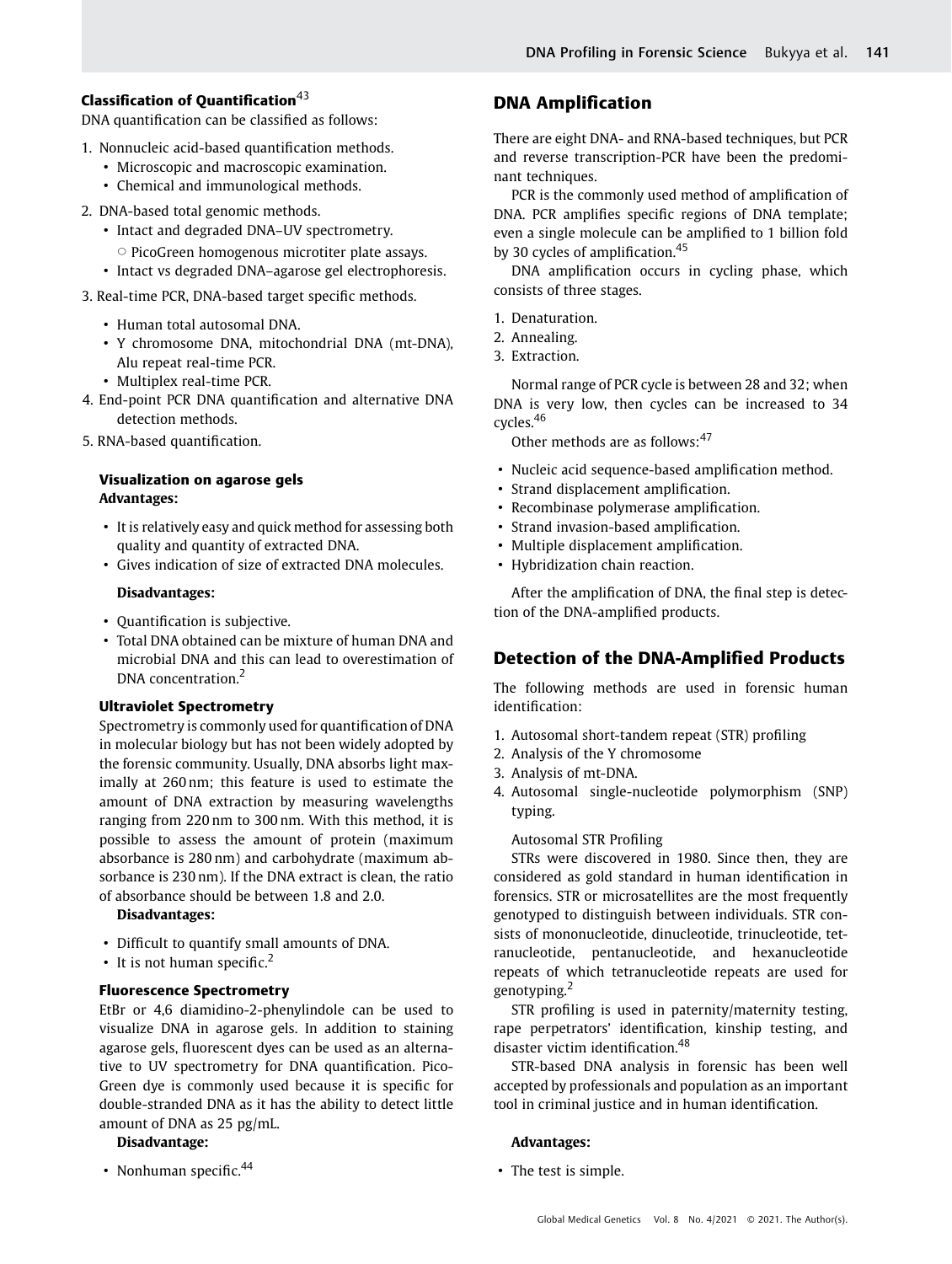• Can be done rapidly. $49$ 

#### Analysis of the Y Chromosome

Typically, biologically a male individual has 1 Y chromosome and contains 55 genes. Because of this unique feature, analysis of Y chromosome is done in crime cases.<sup>50</sup>

Application of Y chromosome in forensic medicine: It is present only in males. Thus, in crime cases, the investigators expect to find Y chromosome at the crime scene. Also, when talking about male–female ratio in body fluid mixtures, such as sexual assault or rapes, by analyzing the Y-STR component, the investigators can obtain more information regarding the male component. It is well known that azoospermic or vasectomized rapists do not leave semen traces, and it is impossible to find spermatozoa on the microscopic examination. In such cases, the Y-STR profiling is very useful, offering information regarding the identity of the accused person.<sup>50</sup>

#### Analysis of Mitochondrial DNA (mt-DNA)

mt-DNA is inherited from mother; thus all the members of a matrilineal family share the identical haplotype.

# Advantages:

- mt-DNA has 200 to 1,700 copies per cell.
- Increased probability of survival when compared to nuclear DNA.

#### Applications:

- Analysis of biologic samples that are severely degraded or old.
- Samples with low amount of DNA (e.g., hair shafts).<sup>51</sup>

#### Autosomal Single-Nucleotide Polymorphism Typing

SNP has a lower heterozygosity when compared with STRs. Advantage of SNP typing over STR is that the DNA template size can be as large as 50 BPs, compared with STRs that need a size of 300 BPs to obtain good STR profiling.<sup>52</sup> Due to this reason, SNP has become an important tool in analyzing degraded samples. Thus in the 2001 World Trade Center disaster, victims were identified using SNP typing. $53,54$ 

### Impact of Genetic Identification in Justice $^1$

Genetic testing using DNA has been widely applicable to the field of justice. This method is being used for the following:

- Identification of accused and confirmation of guilt.
- Exculpation of innocent ones.
- Identification of persons who commit crimes or serial killers.
- Identification of victims in disasters.
- Establishing consanguinity in complex cases.

# Conclusion

Currently, the DNA genotyping of all types of microtraces or biological traces containing nucleated cells is possible if

they are not entirely demolished, either chemically or by bacteria. The DNA analysis is an important tool in solving caseworks in forensic medicine, such as establishing the custody of a child through paternity or maternity tests, identifying victims from crimes or disasters, or exonerating innocent people convicted to prison.

Conflict of Interest None declared.

#### References

- 1 Dumache R, Ciocan V, Muresan C, Enache A. Molecular genetics and its applications in forensic sciences. In: Shetty BS, ed. Forensic Analysis: From Death to Justice. London: Intech; 2016: chap. 5.
- 2 Goodwin W, Linacre A, Hadi S. An Introduction to Forensic Genetics. Chichester: John Wiley & Sons; 2011
- 3 Southern EM. Detection of specific sequences among DNA fragments separated by gel electrophoresis. J Mol Biol 1975;98 (03):503–517
- 4 Sanger F, Nicklen S, Coulson AR. DNA sequencing with chainterminating inhibitors. Proc Natl Acad Sci USA 1977;74(12): 5463–5467
- 5 Kan YW, Dozy AM. Polymorphism of DNA sequence adjacent to human beta-globin structural gene: relationship to sickle mutation. Proc Natl Acad Sci USA 1978;75(11):5631–5635
- 6 Wyman AR, White R. A highly polymorphic locus in human DNA. Proc Natl Acad Sci USA 1980;77(11):6754–6758
- 7 Saiki RK, Scharf S, Faloona F, et al. Enzymatic amplification of beta-globin genomic sequences and restriction site analysis for diagnosis of sickle cell anemia. Science 1985;230(4732): 1350–1354
- 8 Gill P, Jeffreys AJ, Werrett DJ. Forensic application of DNA 'fingerprints'. Nature 1985;318(6046):577–579
- 9 Watson JD, Crick FH. Molecular structure of nucleic acids; a structure for deoxyribose nucleic acid. Nature 1953;171 (4356):737–738
- 10 International Human Genome Sequencing Consortium. Finishing the euchromatic sequence of the human genome. Nature 2004;431(7011):931–945
- 11 Lander ES, Linton LM, Birren B, et al; International Human Genome Sequencing Consortium. Initial sequencing and analysis of the human genome. Nature 2001;409(6822):860–921
- 12 Venter JC, Adams MD, Myers EW, et al. The sequence of the human genome. Science 2001;291(5507):1304–1351
- 13 Kloosterman AD, Kersbergen P. Efficacy and limits of genotyping low copynumber DNA samples by multiplex PCR of STR loci. Prog Forensic Genet 2003;9:795–798
- 14 Kuperus WR, Hummel KH, Roney JM, et al. Crime scene links through DNA evidence: the practical experience from Saskatchewan casework. Can Soc Forensic Sci J 2003;36(01): 19–28
- 15 Graham EA, Turk EE, Rutty GN. Room temperature DNA preservation of soft tissue for rapid DNA extraction: an addition to the disaster victim identification investigators toolkit? Forensic Sci Int Genet 2008;2(01):29–34
- 16 Lee HC, Ladd C. Preservation and collection of biological evidence. Croat Med J 2001;42(03):225–228
- 17 Lee HC, Ladd C, Scherczinger CA, Bourke MT. Forensic applications of DNA typing: part 2: collection and preservation of DNA evidence. Am J Forensic Med Pathol 1998;19(01):10–18
- 18 Rutty GN, Hopwood A, Tucker V. The effectiveness of protective clothing in the reduction of potential DNA contamination of the scene of crime. Int J Legal Med 2003;117(03):170–174